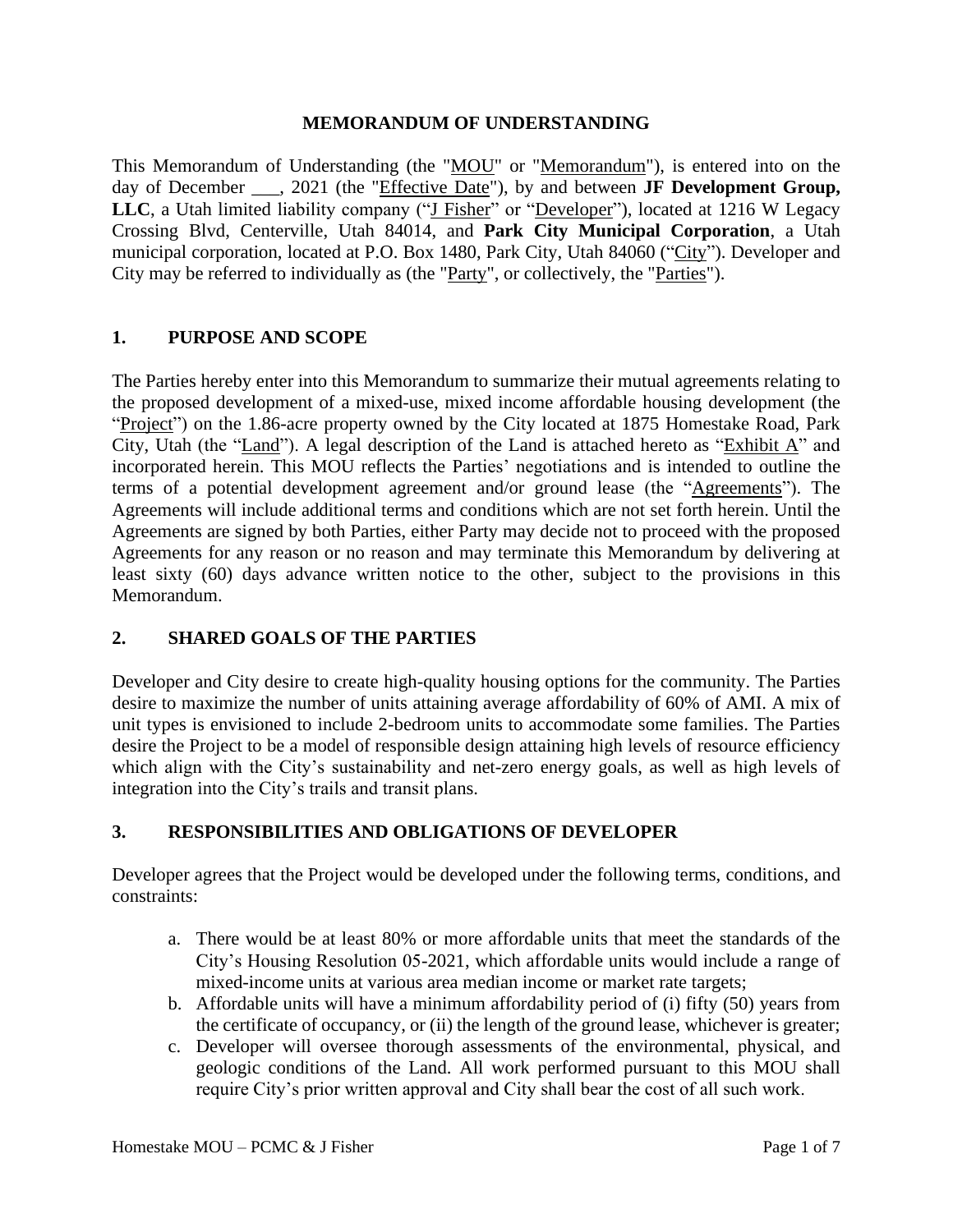- d. Project will comply with all local and state building codes, and will be consistent with the pillars of the Park City 2020 Vision;
- e. The project will be designed to meet PCMC Design Code and optimize allowable density on the site, and produces a high-quality, enduring living environment that promotes sustainable and environmentally friendly practices;
- f. Developer will deliver a construction plan that helps to meet the energy goals of the City and will work in good faith with the City to achieve the City's Net-Zero energy requirements as described in "Exhibit B" attached hereto and made a part hereof, including elimination of on-site combustion if reasonably achievable;
- g. Developer will present conceptual design, schematic design, design development, and final construction documents for review and approval by the City at each stage of design prior to advancing to next stage;
- h. Developer will initially provide predevelopment funding and all necessary financing to develop the Project that will not require any additional funding from the City (outside of the agreed upon ground lease for the Land), unless otherwise agreed upon between the Parties to achieve additional affordability, sustainability, or other stretch goals as determined by the City;
- i. Developer will work with the City's Transportation Planning department to design a parking plan and accessibility that includes walkability features, secured bike parking, alternative modes of transportation, and reduces residents' reliance on personal vehicle use;
- j. Developer will seek neighborhood input through community meetings and/or outreach;
- k. Developer will coordinate monthly progress meetings with a Project Management Group consisting of the Developer, Architect, General Contractor, along with the City's Housing Development Manager, and other City's designees;
- l. Developer will provide long-term operations and maintenance of the Project, including resident services programming;
- m. Developer will provide the City with quarterly operating reports including occupancy, rents, collections, maintenance activities and resident communications/complaint resolutions throughout the life of the Project; and
- n. Developer anticipates commencing development activities, as further illustrated in the milestone schedule reflected on "Exhibit C" attached hereto and incorporated herein, no later than one (1) year after the execution of the Agreements (or such other feasible date that may be agreed to by the Parties after execution of this Memorandum), subject to the satisfactory and commercially reasonable response, approval and cooperation from the City and associated approval authorities.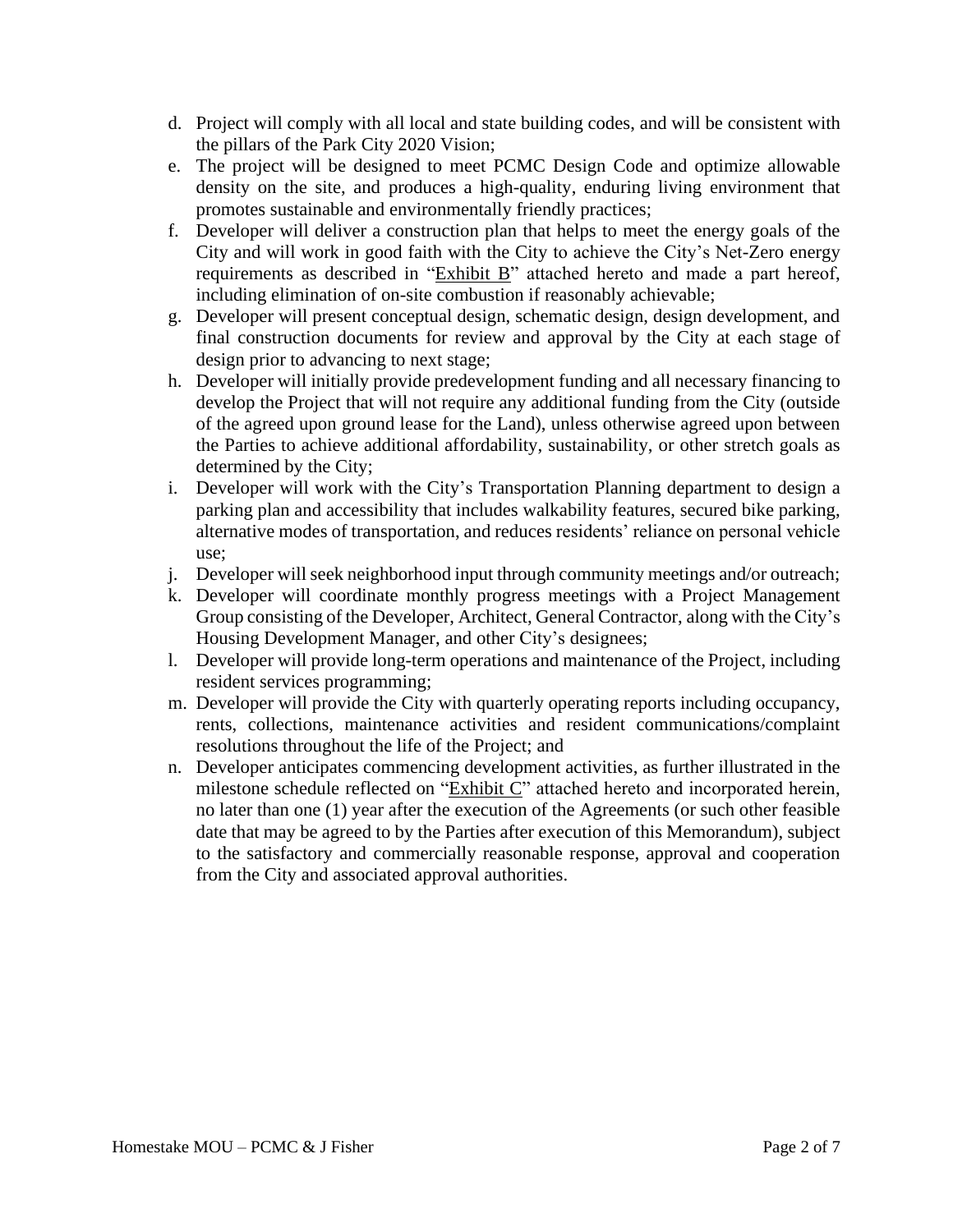### **4. RESPONSIBILITIES AND OBLIGATIONS OF CITY**

City agrees that the Project shall be developed under the following terms, conditions and constraints:

- a. City retains ownership of the Land;
- b. City will allow Developer access to Land for surveying and/or testing, as required for planning and due diligence prior to the execution of Agreements;
- c. City will negotiate in good faith a ground lease that has terms and pricing which are contingent upon the securing of all financing for the development and operation of the Project;
- d. City will provide administrative support to successfully work through the required reviews and approvals through issuance of certificate of occupancy for the Project;
- e. City will assist in engaging with the neighborhood for community meetings and/or outreach;
- f. City will use good faith, diligent efforts to cooperate with Developer in seeking its applicable entitlements, approvals, and permits for the Project; and
- g. City will work in good faith with Developer to achieve acceptable Project feasibility through appropriate support and consideration of environmental remediation, affordability, design, sustainability, transportation, and other Project requirements and preferences.

### **5. TERMS OF UNDERSTANDING**

Subject to Section 1, the term of this Memorandum shall be for a period of two (2) years from the Effective Date and may be extended upon written mutual agreement of both Parties. Upon execution hereof, the Parties will use diligent, good faith efforts to finalize and execute the Agreements. The Agreements will supersede and terminate this Memorandum.

#### **6. LEGAL COMPLIANCE**

The Parties acknowledge and understand that they must be able to fulfill their responsibilities under this Memorandum in accordance with the terms and conditions hereof and the provisions of the law and regulations that govern their activities. Nothing in the Memorandum is intended to negate or otherwise render ineffective any such provisions or operating procedures. The Parties assume full responsibility for their performance under the terms of this Memorandum and acknowledge time is of the essence.

If at any time either Party is unable to perform their duties or responsibilities under this Memorandum as required hereunder, the affected Party shall immediately provide written notice to the other Party to establish a date for resolution of the matter.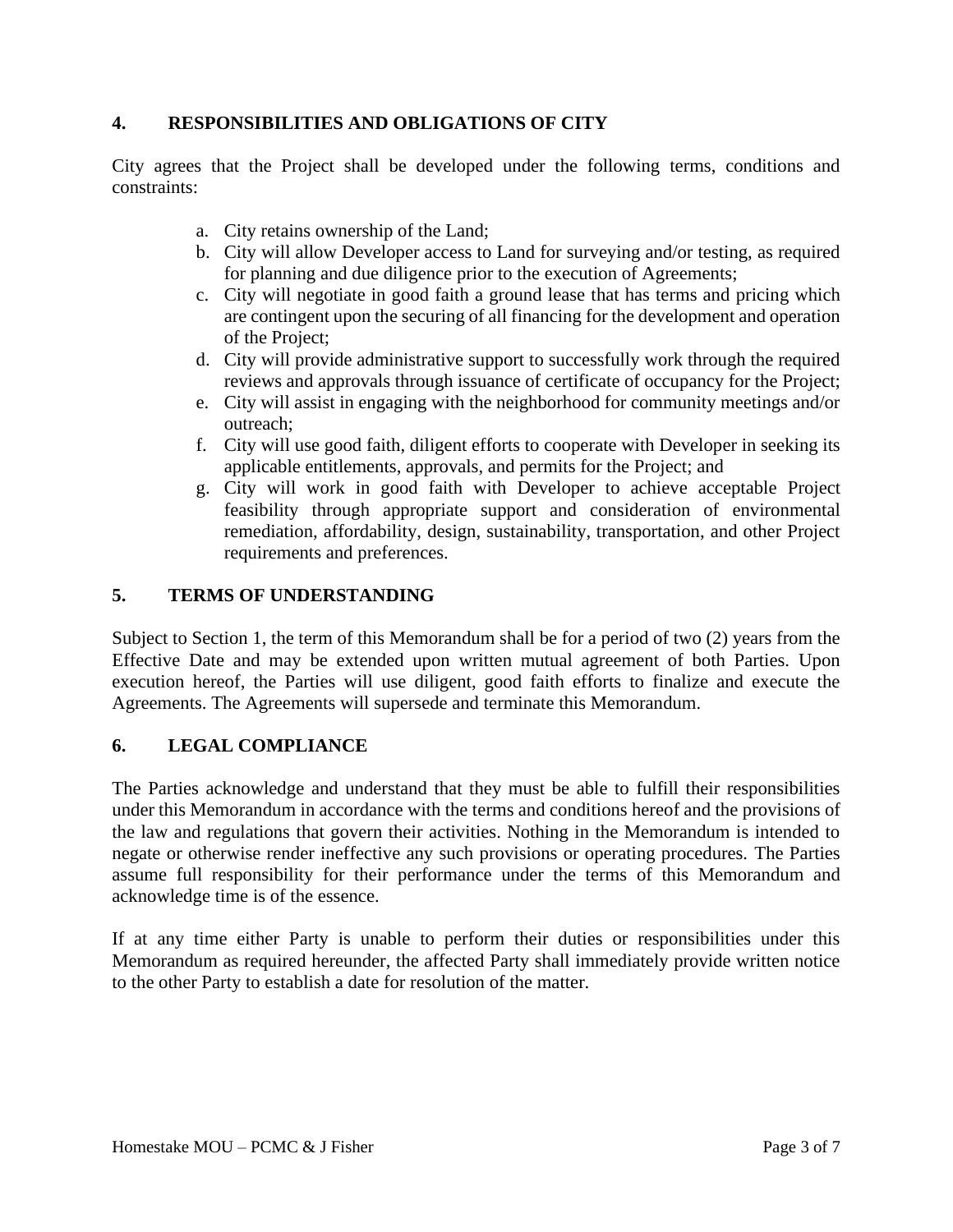## **7. LIMITATION OF LIABILITY**

No rights or limitation of rights shall arise or be assumed between the Parties as a result of the terms of this Memorandum.

### **8. NOTICES**

Any notice or communication required or permitted under this Memorandum shall be sufficiently given if delivered in person, by email, or by certified mail, return receipt requested, to the address set forth below or to such address that has been furnished to the other in writing.

| Park City Municipal Corporation    | J Fisher                             |
|------------------------------------|--------------------------------------|
| Jason Glidden                      | <b>Ryan Davis</b>                    |
| <b>Housing Development Manager</b> | Partner                              |
| iglidden@parkcity.org              | ryan.davis@jfisherco.com             |
| 445 Marsac Ave                     | 1216 W Legacy Crossing Blvd, Ste 300 |
| Park City, Utah 84060              | Centerville, UT 84014                |
|                                    |                                      |

### **9. GOVERNING LAW**

This Memorandum shall be governed by and construed in accordance with the laws of the State of Utah.

### **10. COST REIMBURSEMENT**

As part of its due diligence to deliver the Project, Developer may incur additional future environmental, geotechnical, civil engineering, architectural, and other predevelopment costs ("Predevelopment Costs"). In the event the City, through no fault of the Developer, elects to terminate this Memorandum pursuant to Section 1 or does not enter into the Agreements with Developer within one (1) year of the Effective Date, the City shall, within sixty (60) calendar days of written notice from Developer, reimburse Developer the actual Predevelopment Costs incurred, not to exceed FIFTY THOUSAND DOLLARS (\$50,000.00). Developer will provide invoices and documentation to support the Predevelopment Costs with written request for reimbursement.

#### **11. CONFIDENTIALITY**

To the maximum extent permitted by law, this Memorandum is strictly confidential and is submitted on the basis that this MOU, including its existence, or any of its terms and contents, together with any other confidential information disclosed by either Party to the other, may not be disclosed to anyone other than the receiving Party's directors, officers, employees and advisers on a need-to-know basis, without first obtaining the prior written consent of the disclosing Party or otherwise required by law. This provision shall survive for twelve (12) months after any termination of this Memorandum, except to the extent caused by the execution of the Agreements.

The City is subject to the requirements of the Government Records Access and Management Act, Chapter 2, Title 63G, Utah Code,1953, as amended and Park City Municipal Code Title 5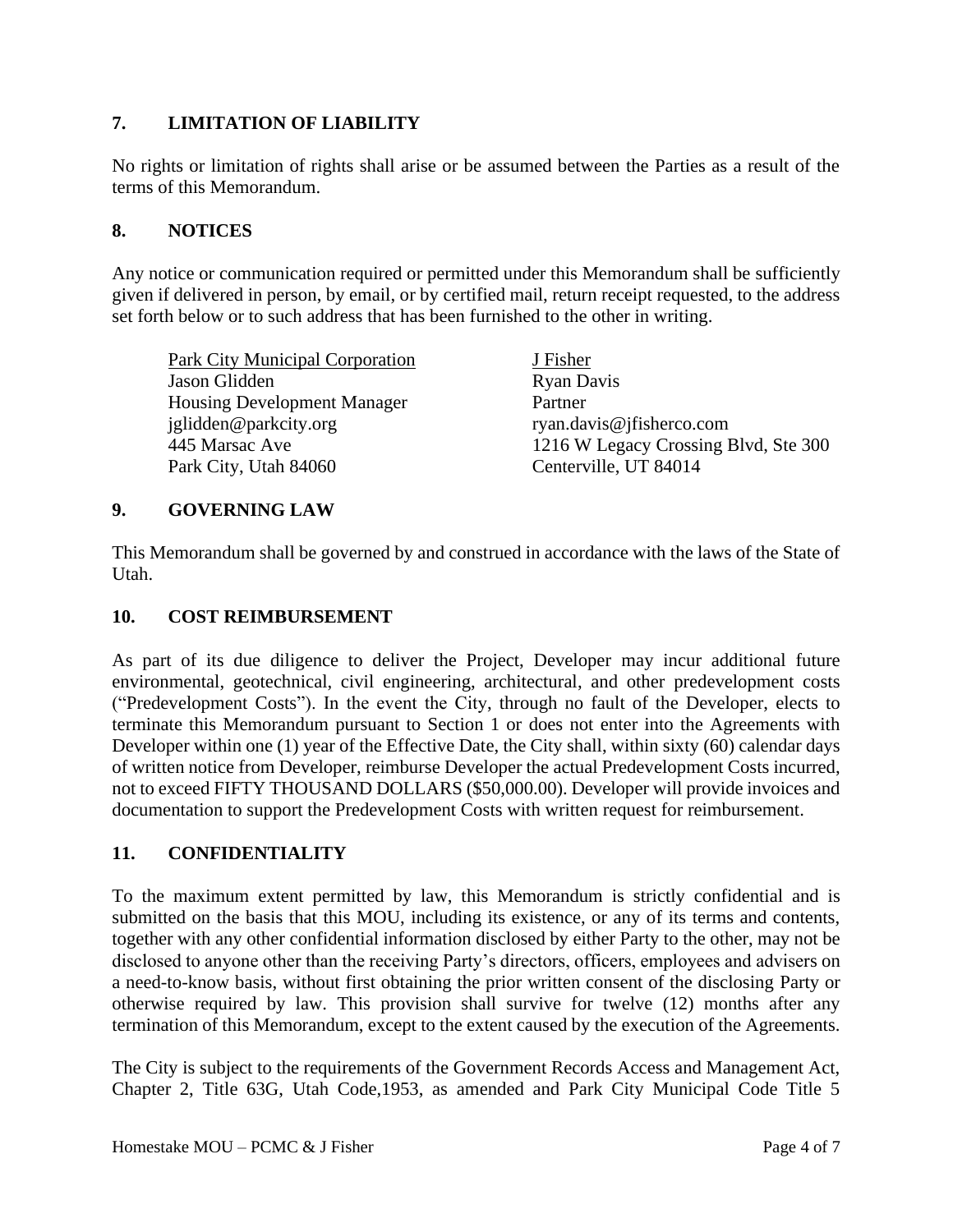("GRAMA"). All materials submitted by Developer pursuant to this Agreement are subject to disclosure unless such materials are exempt from disclosure pursuant to GRAMA. The burden of claiming an exemption from disclosure rests solely with Developer. Any materials for which Developer claims a privilege from disclosure based on business confidentiality shall be submitted marked as "confidential - business confidentiality" and accompanied by a concise statement from Developer of reasons supporting its claim of business confidentiality. Generally, GRAMA only protects against the disclosure of trade secrets or commercial information that could reasonably be expected to result in unfair competitive injury. The City will make reasonable efforts to notify Developer of any requests made for disclosure of documents submitted under a claim of confidentiality. Developer specifically waives any claims against the City related to any disclosure of materials pursuant to GRAMA.

# **12. EXCLUSIVITY**

The City agrees that, for two (2) years after the Execution Date, City will not enter into any binding or non-binding agreements concerning any financing, investment, operational, or business arrangements on the Land, or otherwise enter into any agreement that would preclude or materially impair the Developer from performing the responsibilities or accomplishing its obligations herein. The Parties agree to negotiate in good faith the terms and provisions of the Agreements and to use reasonable, diligent efforts to finalize and execute such Agreements.

# **13. AUTHORIZATION AND EXECUTION**

The purpose of this Memorandum is to set forth the general description of a proposed transaction and to indicate the willingness of the Parties to continue negotiations with respect to such transaction, using good faith and to the best of their abilities, the goals and objectives stated in this MOU. The signing of this Memorandum shall not constitute a legally binding agreement between the Parties or place a legally enforceable obligation upon the Parties, except with respect to the Cost Reimbursement, Confidentiality, and Exclusivity provisions contained herein, which provisions shall survive the termination of this Memorandum.

# **14. ASSIGNABILITY**

This Memorandum shall not be assignable by either Party without the express written consent of other Party; provided; however, that Developer may assign its interest in this Memorandum, and its rights and obligations hereunder, to an entity that controls, is controlled by, or under common control with the Developer upon written notice to the City, which notice shall include the assignee's written confirmation that it has assumed Developer's interest and rights and obligations under this Memorandum.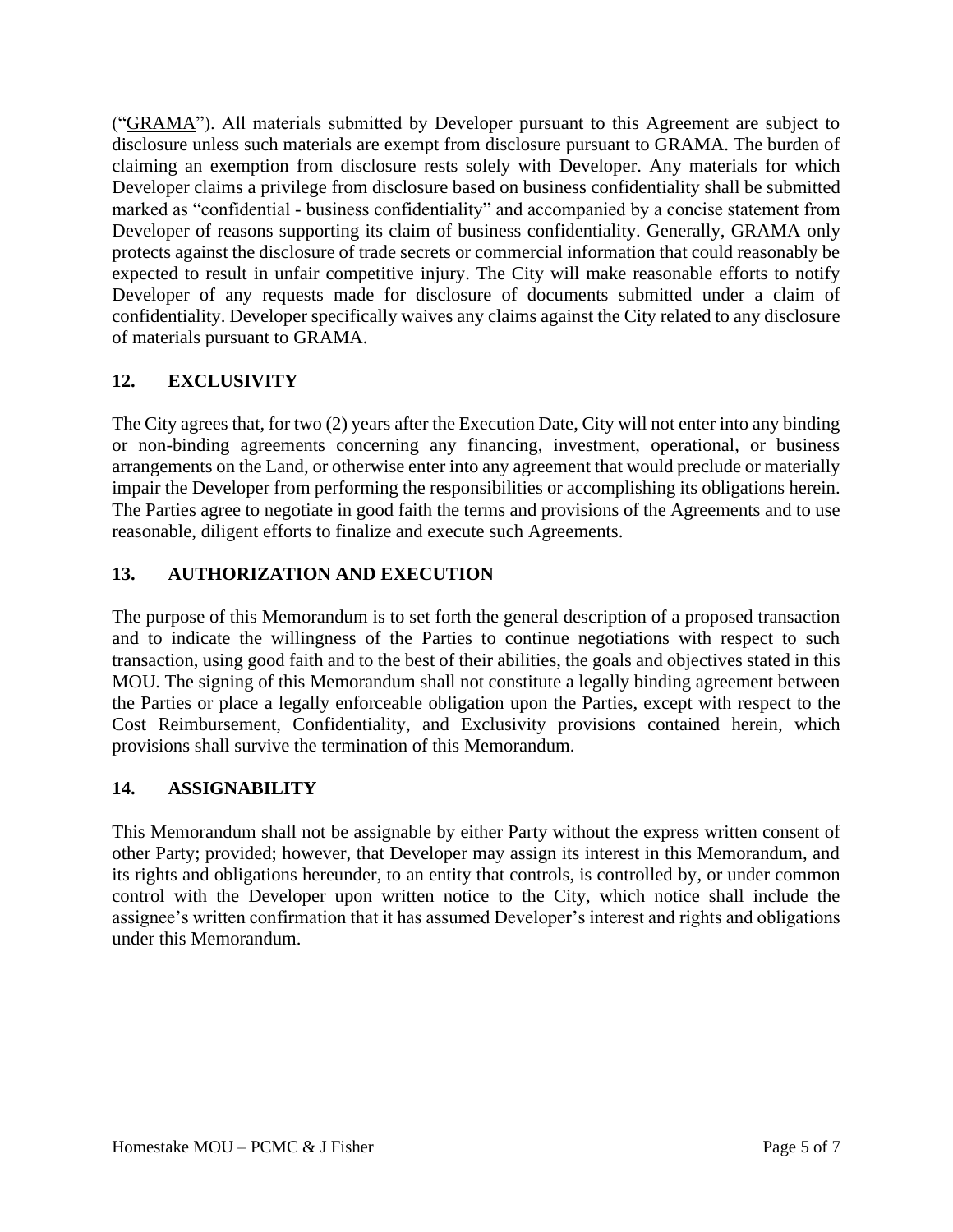### **15. COUNTERPARTS**

This Memorandum may be executed in counterparts, each of which will be deemed an original and all of which together will constitute one and the same instrument.

## **16. ELECTRONIC SIGNATURES**

Each party agrees that the signatures of the parties included in this Memorandum, whether affixed on an original document manually and later electronically transmitted or whether affixed by an electronic signature through an electronic signature system such as DocuSign, are intended to authenticate this writing and to create a legal and enforceable agreement between the parties hereto.

*[SIGNATURE PAGE FOLLOWS]*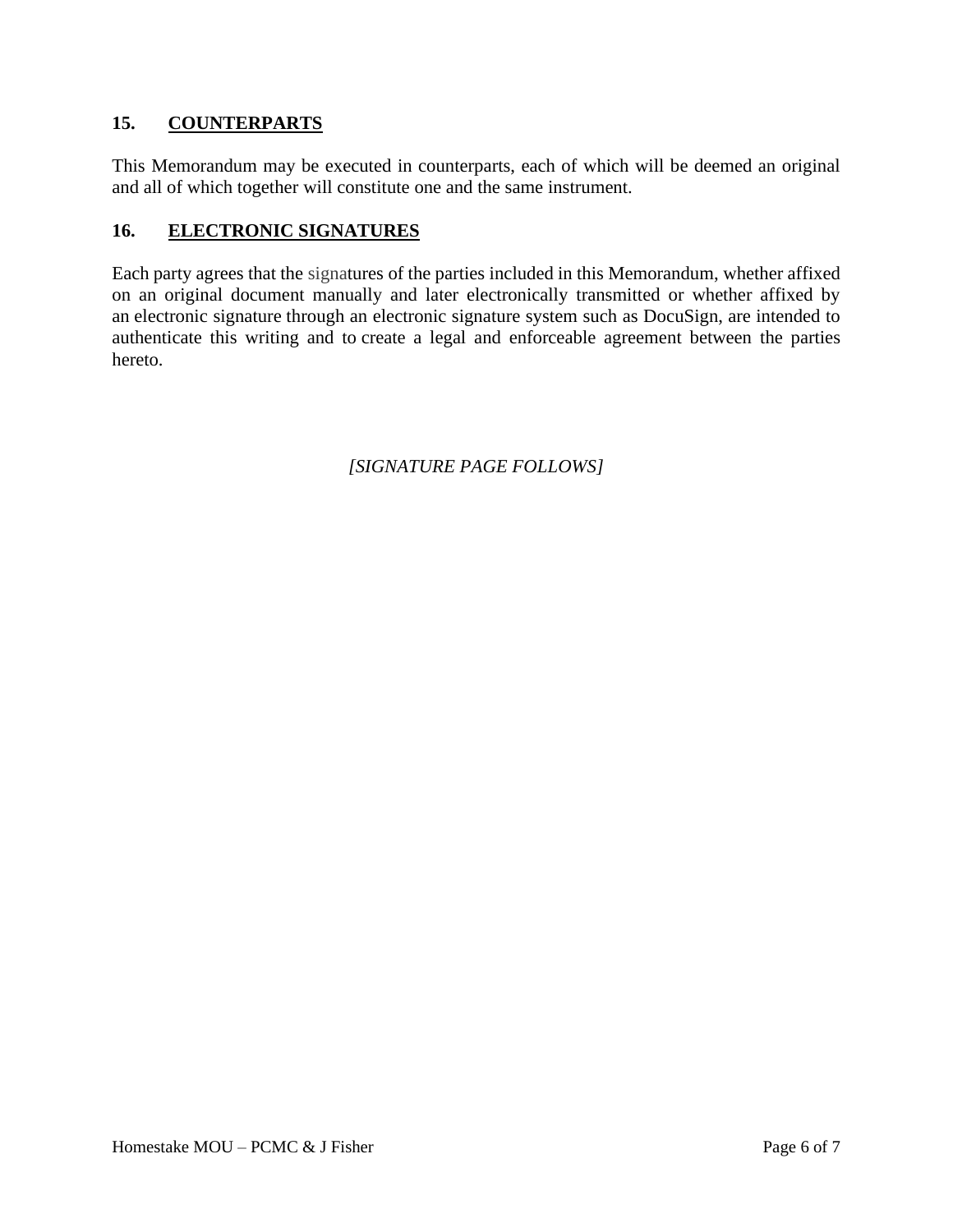This MOU shall be signed by Park City Municipal Corporation and JF Development Group, LLC, and shall be effective as of the date first written above.

#### **CITY**:

PARK CITY MUNICIPAL CORPORATION, a Utah municipal corporation

By: \_\_\_\_\_\_\_\_\_\_\_\_\_\_\_\_\_\_\_\_\_\_\_\_\_\_\_\_\_\_ Name/Title: Andy Beerman, Mayor

### **DEVELOPER**:

JF DEVELOPMENT GROUP, LLC, a Utah limited liability company

By: J. FISHER COMPANIES, LLC, a Utah limited liability company Its: Manager

By: \_\_\_\_\_\_\_\_\_\_\_\_\_\_\_\_\_\_\_\_\_\_\_\_\_\_\_\_\_\_

Name/Title: Owen Fisher, its Manager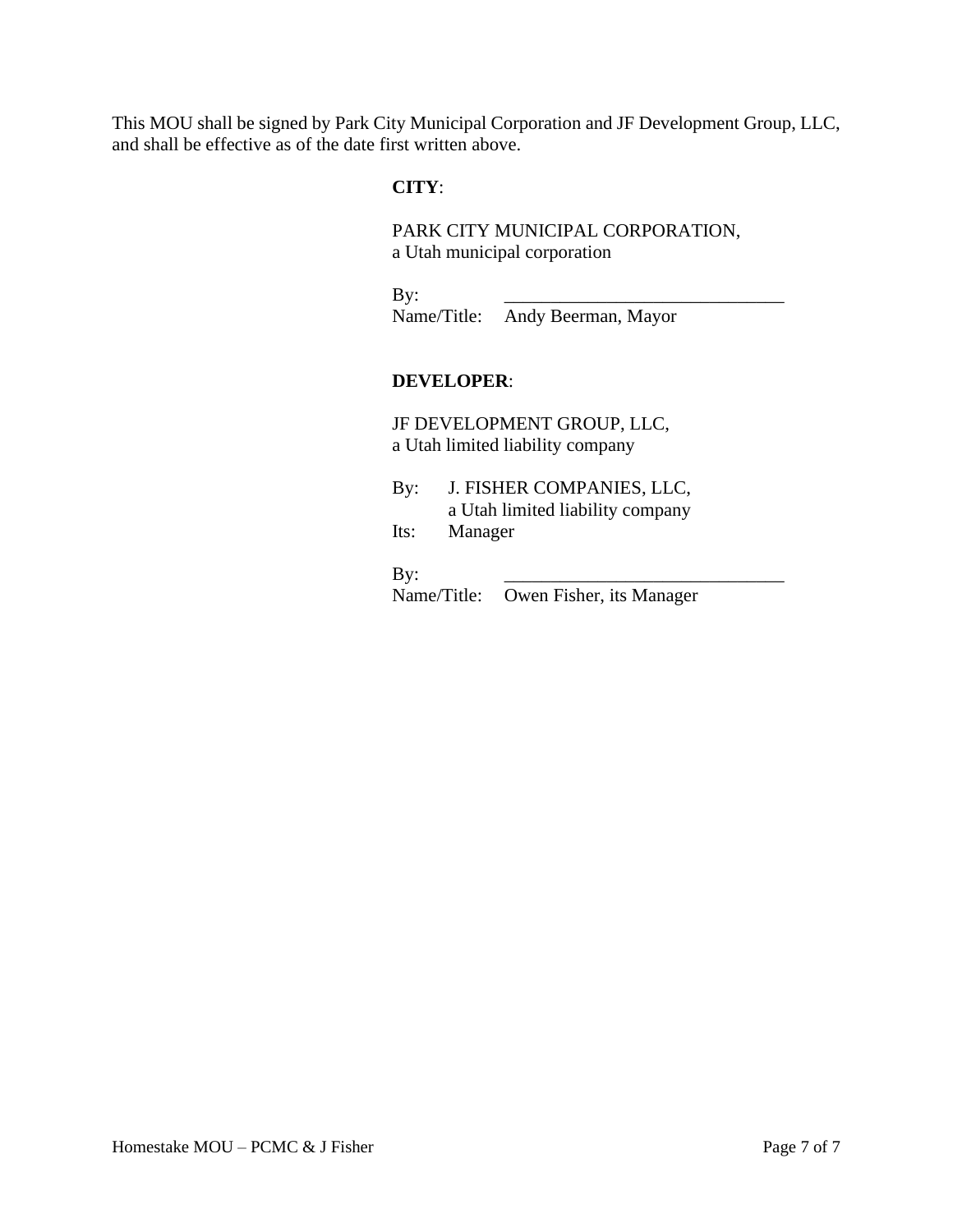### **EXHIBIT A**

Property Address: 1875 Homestake Road, Park City, Utah Parcel Number: YARD-B-1AM-X Total Acreage: 1.86 Zoning: General Commercial Zoning District Legal Description: LOT B THE YARD SUBDIVISION FIRST AMENDED; ACCORDING TO THE OFFICIAL PLAT ON FILE IN THE SUMMIT COUNTY RECORDERS OFFICE. CONT 1.86 AC. 2408-4

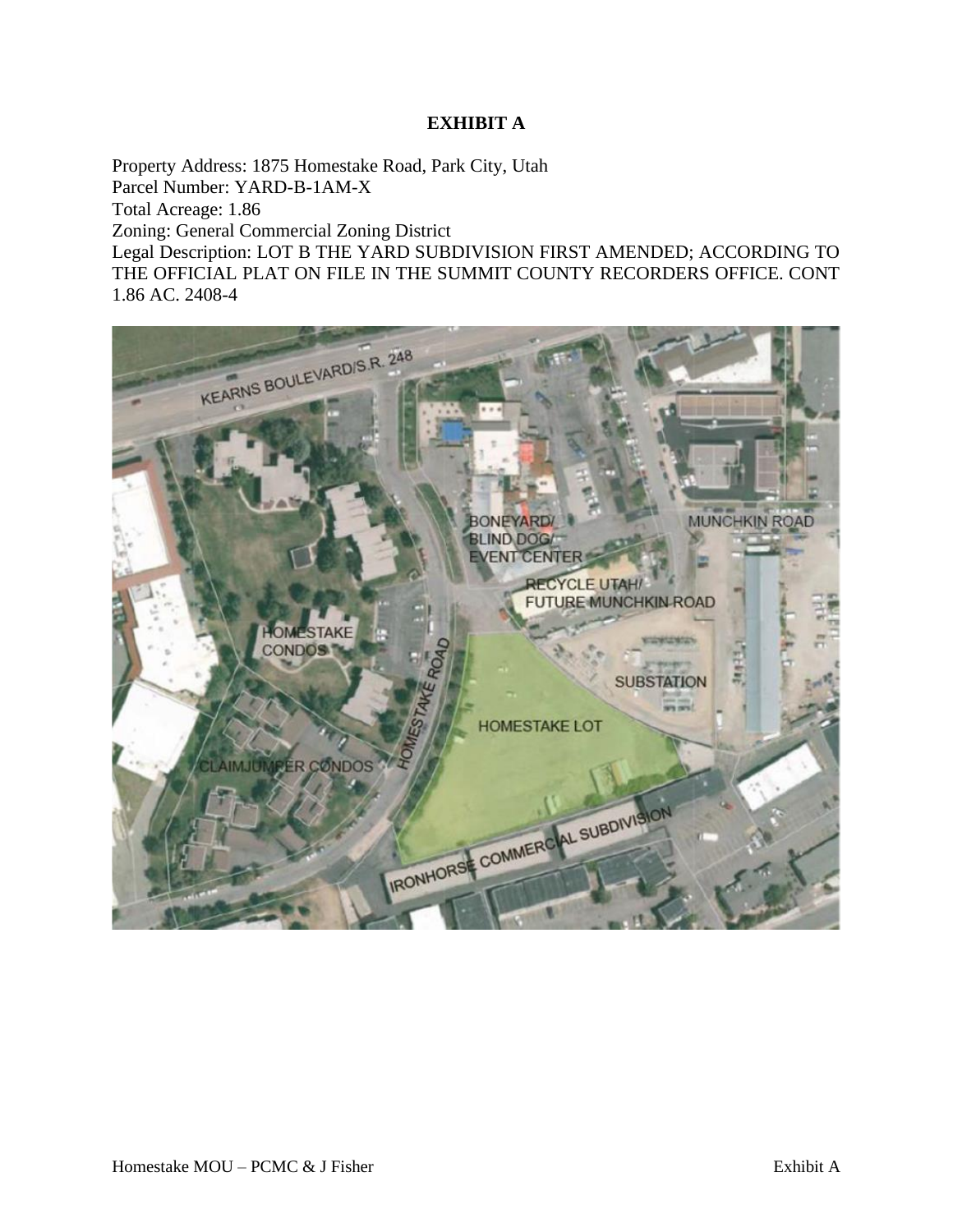# **EXHIBIT B PARK CITY MUNICIPAL NET-ZERO POLICY**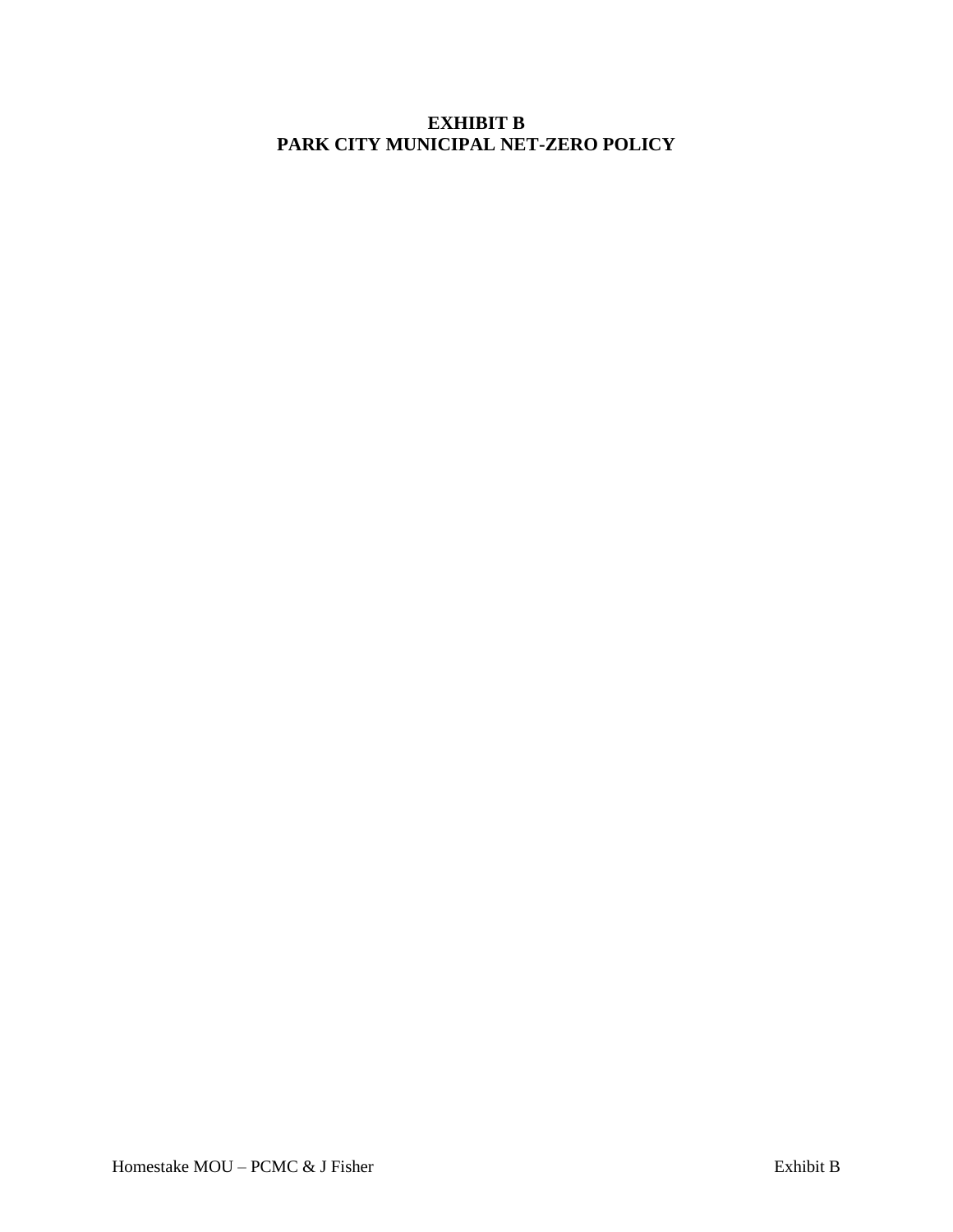#### **RESOLUTION 28-2017**

### **A RESOLUTION ADOPTING NET-ZERO ENERGY PERFORMANCE REQUIREMENTS FOR ALL NEW OR RENOVATED BUILDINGS AND FACILITIES CONSTRUCTED USING FUNDS ALLOCATED BY PARK CITY, UTAH TO PROMOTE ENERGY EFFICIENCY, REDUCTION OF CARBON EMISSIONS, AND SUSTAINABLE DESIGN**

**WHEREAS,** the City has adopted ambitious climate and energy targets to be net-zero carbon and running on 100% renewable electricity by 2022 for municipal operations and by 2032 community wide; and

**WHEREAS,** buildings and facilities currently account for approximately thirty-nine percent of carbon emissions from municipal operations; and

**WHEREAS,** the City desires to promote sound environmental practices in new construction and renovation of facilities that are funded by the City; and

**WHEREAS,** buildings and facilities designed and verified to be net-zero energy with the collaboration of appropriate commissioning agent(s) and energy modeler does not increase the costs of the building when taken over the lifetime of the project. Efficiency measures and on-site renewables incorporated during the design phase of the facility does not significantly increase the cost of the facility; and

**WHEREAS,** buildings designed for sustainability promote a healthy environment, provide long-term cost benefits through the efficient use of energy, optimize building performance, and create healthier workplaces for employees and visitors; and

**WHEREAS,** a strategic approach to sustainable buildings and energy management can produce twice the savings for the bottom line and the environment as typical approaches; and

**WHEREAS,** the International Livings Futures lnstitute's Energy Petal certification, a score of zero from the Zero Energy Performance Index, and Passive House certification verify a building's actual performance on an annual basis.

**NOW THEREFORE,** be it resolved by the City Council of Park City as follows:

### **SECTION 1. REQUIRE MUNICIPAL BUILDINGS AND FACILITIES TO BE VERIFIED AS NET-ZERO ENERGY.**

It is the intent of the City Council of Park City that all new buildings and major renovations be designed and perform to a standard of net-zero energy on an on-site basis. That is, all new and renovated buildings and facilities must produce the same amount or more renewable energy as the facility uses on an annual basis.

According to the U.S. Department of Energy (DOE), in general, a net-zero energy building is one that balances the annual energy use with renewable energy, thereby reducing the use of non-renewable energy in the building sector. For the purposes of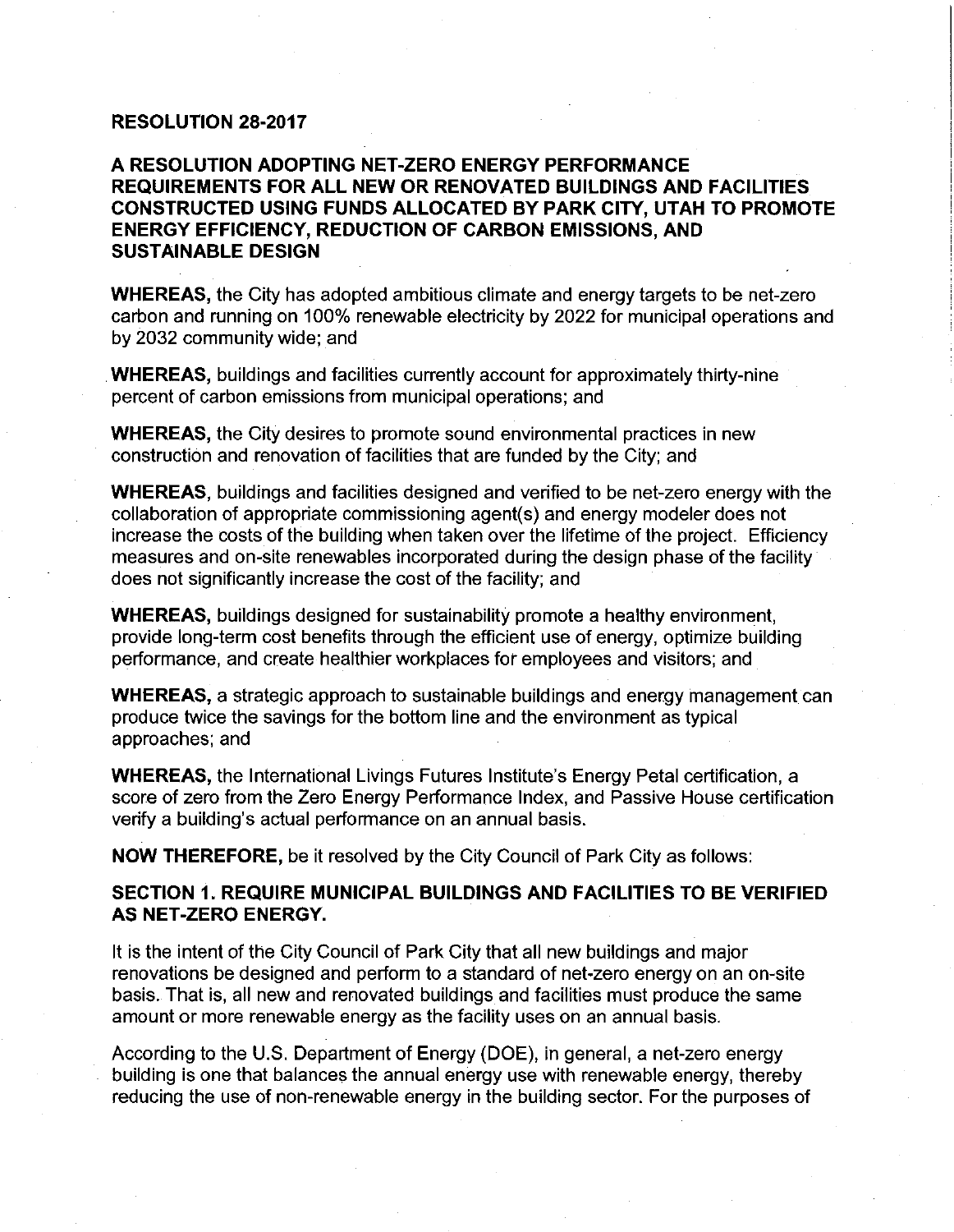this policy, the net-zero definition shall apply to any building or facility designed and constructed using Park City Municipal Corporation capital funds and refers to on-site energy usage and production.

Net-zero energy buildings use all cost-effective measures to reduce energy usage through energy efficiency and include renewable energy systems that produce enough energy to meet remaining energy needs. There are a number of long-term advantages of moving toward net-zero energy buildings, including lower operating and maintenance costs, lower environmental impacts, improved comfort levels, better resiliency to power outages and natural disasters, and improved energy security.

The measurements for Park City's net-zero buildings are through annual energy consumption minus annual on-site energy production. Related to the energy usage, the carbon emissions will also be tracked. An additional metric to determine the energy efficiency of buildings is Energy Use Intensity (EUI). Buildings should achieve an EUI of 25 or below. Emissions from construction activities are excluded.

A building that achieves the net-zero energy definition should first and foremost reduce the energy needs through all cost-effective and demand-avoidance strategies. That is, all buildings and facilities using Park City Municipal Corporation funds must be built as energy-efficient as possible. To offset the remaining energy needs of the building, use on-site installed renewable energy (preferred). If on-site renewable energy production is not possible to meet the entire energy budget of the building or facility, a plan for offsetting any remaining emissions within City boundaries must be submitted for approval by City Council.

#### Section 2. REQUIRE FACILITIES BE DESIGNED, COMMISSIONED, AND VERIFIED TO BE NET-ZERO ENERGY.

To ensure these project outcomes, additional specialists are required and contracted directly by the Architect/Design Team for all building projects with expected energy consumption over 1 MMBtus annually. The following personnel must work together to provide the Energy Use Intensity (EUI), annual fuel usage (in MMBtus), and annual electricity usage (kWh). In addition, expected return on investment (ROI) of installed energy efficient technologies and renewable energy installations should be submitted.

- 1. Energy Modeler Engineer (EME) Works with the Architect to optimize/validate the design and confirm that energy modeling carries through as changes to the design are made; compares life cycle cost analysis (LCCA) of various equipment and design options to assist in informing value engineering and budget considerations. A specialist dedicated to energy management and energy modeling, the EME ensures that the systems designed by the Architect actually comply with the energy performance desired.
- 2. Building Envelope Commissioning Agent (BECxA) The building envelope is the critical container of the energy efficiency features and largely determines operation costs and occupant comfort. The BECxA works with Architect,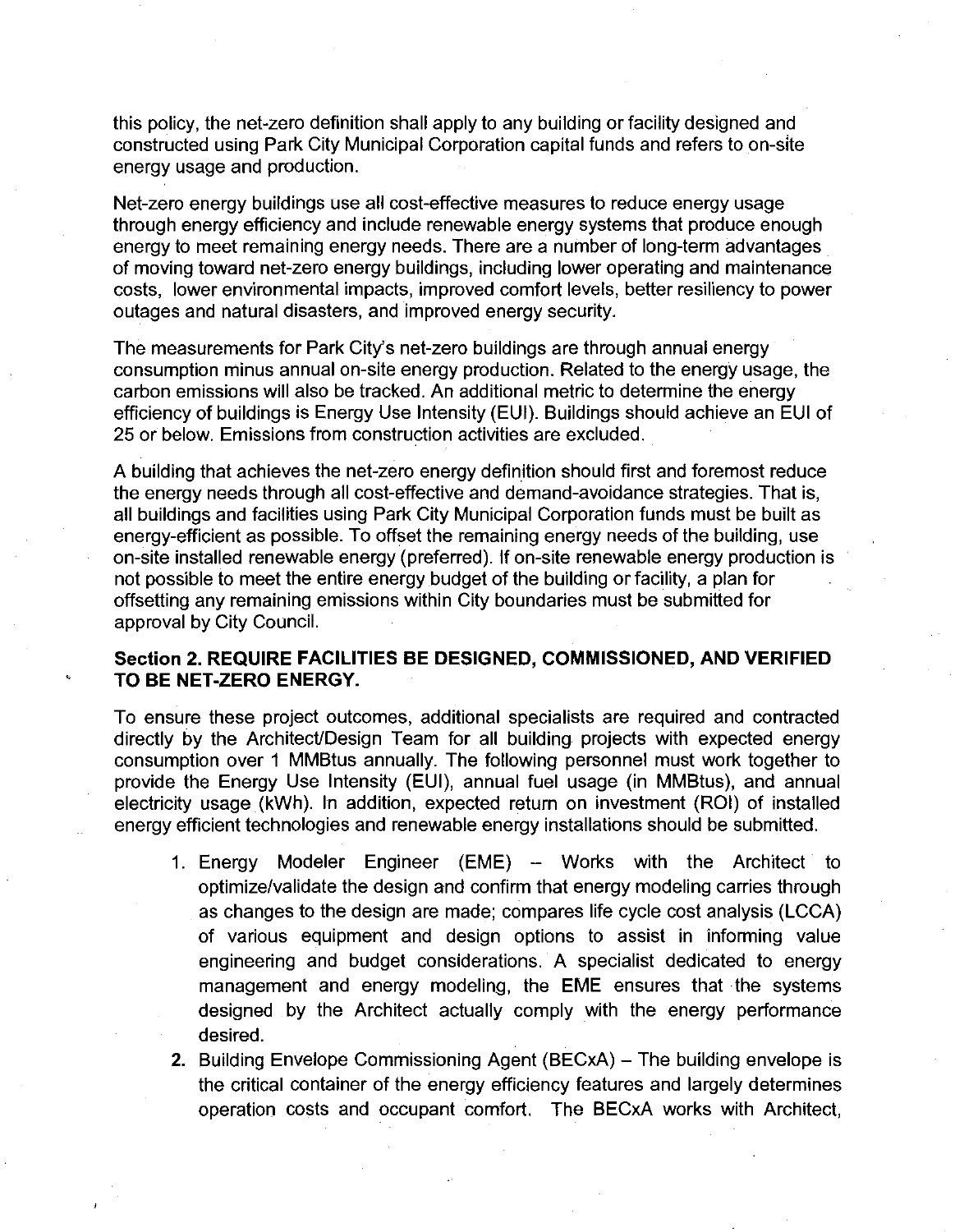EME, and Contractors to ensure that the building envelope is properly designed to achieve energy goals and that it is actually constructed as designed. Building components included in the building envelope commission include below-grade construction and foundation, exterior enclosure construction above grade, walls, claddings, fenestration, sheathing, framing, insulation, air and vapor barriers, drainage control layers, roofing, roofing insulation, skylights, hatches and any roof openings/penetrations ... all of the components that impact long-term performance of the enclosure.

3. Mechanical Engineer/Commissioning Agent (CxA) – Working with the Architect, EME and Contractors, the CxA ensures that the building systems (cooling, heating, steam, air handling, plumbing, emergency power and sprinkler systems, renewable energy systems, electrical, and building automation systems) have been designed and installed to function properly together, are tested and balanced, and commissioned. Follow-up verification is conducted at 3, 6, 9 and 12 months to ensure that the building systems are performing as intended.

The Owner, design team, EME, BECxA and CxA review each design phase (concept, schematic, design development, construction documents) submittal for compliance to the selected net-zero certification. All are involved throughout the construction process and work with contractors to remedy sub-optimal performance before building completion and any deficiencies discovered after occupancy.

All new projects that are built using municipal funding must call for net-zero energy buildings and facilities, with a focus on achieving net-zero performance. Prior to the end of the Schematic Design (SD) phase, the architect and energy modeler must evaluate the feasibility of pursuing one of three net-zero building certifications:

- 1) The Living Building Challenge's Energy Petal Certification; or
- 2) The zEPI (Zero Energy Performance Index) score of O; or
- 3) Passive House Certification, with on-site renewable systems to achieve net-zero energy performance.

In addition, all new projects that are built using municipal funding must segregate the major loads of the building (i.e. sub metering) into e.g. lighting, HVAC, plug loads.

#### **SECTION 3. APPLY THIS RESOLUTION TO THE FOLLOWING PROJECTS.**

Park City will apply this policy to the following construction projects design when the contract is first solicited after the date of this Resolution, except as exempted or waived under this Resolution: All new construction to construct buildings or facilities owned and controlled by the City, or using any City funds for construction, including all affordable housing projects developed by the City, and all major renovations of buildings owned and controlled by the City when the remaining has a useful life in excess of fifteen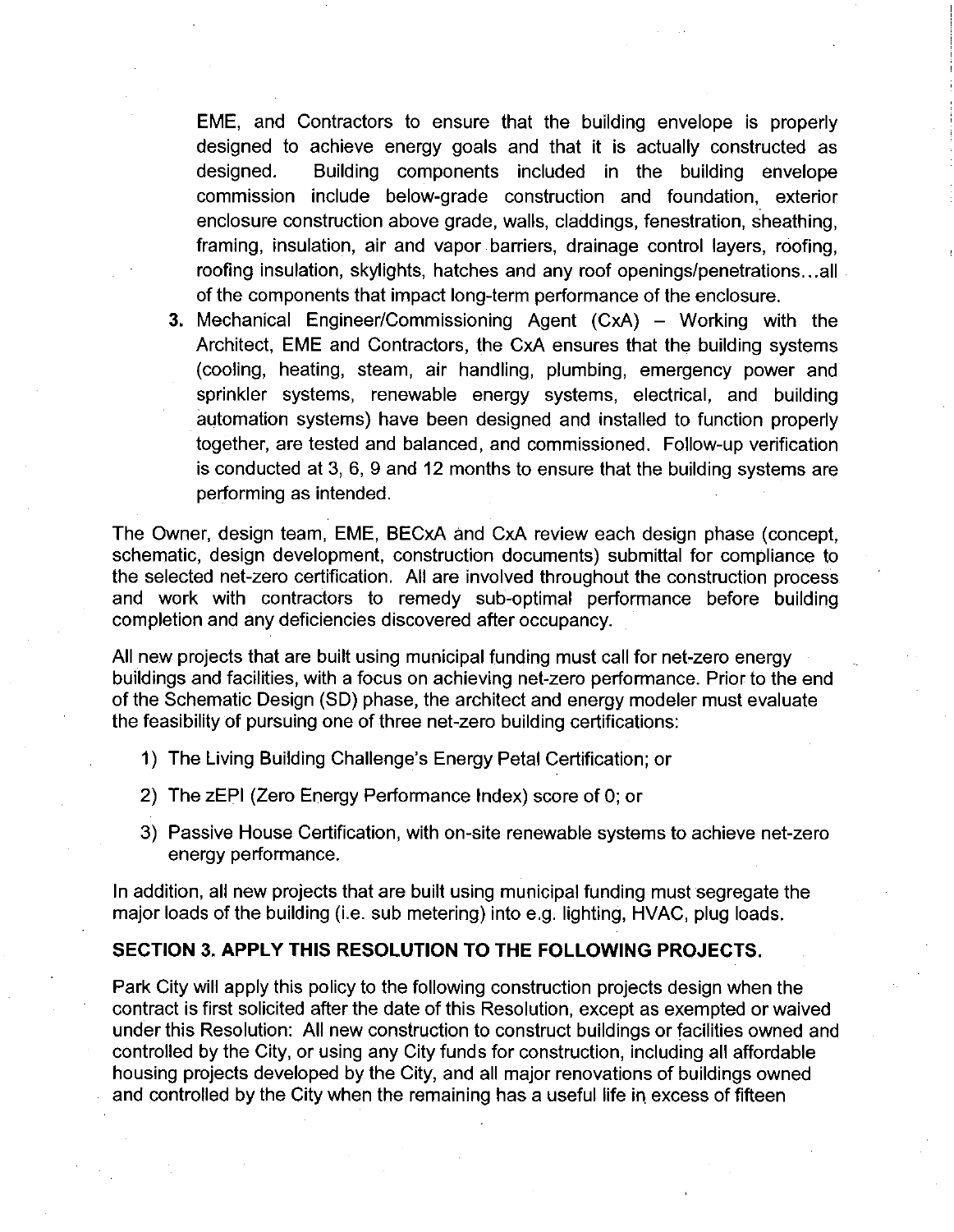years. The term "major renovation" means a construction project affecting more than 25% of the building's square footage.

### **SECTION 4. EXEMPT PROJECTS FROM THIS POLICY WITH CITY COUNCIL APPROVAL.**

Park City will not apply this resolution to the following, and City departments are required to document the reason for the exemption:

- Buildings or facilities where on-site renewable energy production is physically impossible, cost-prohibitive, or unsafe. Note: determination of cost-prohibitive will be determined by City Council on a project-by-project basis.
- Projects where the useful life of an improvement does not justify whatever additional expense would be incurred to increase the efficiency.
- Projects where the use of net-zero will create an impediment to construction due to conflicts of laws, building code requirements, federal or state grant funding requirements, or other similar requirements.
- Process equipment for water treatment and distribution, e.g. pumps, treatment and filtration equipment, underground vaults, metering equipment.

**SECTION 5. EFFECTIVE DATE.** This resolution shall become effective upon adoption.

PARK CITY MUNICIPAL CORPORATION

PARK CITY MUNICIPAL CORPORATION<br>Mayor Jack Thomas



Approved as to form:

Mark D. Harrington, City Attorney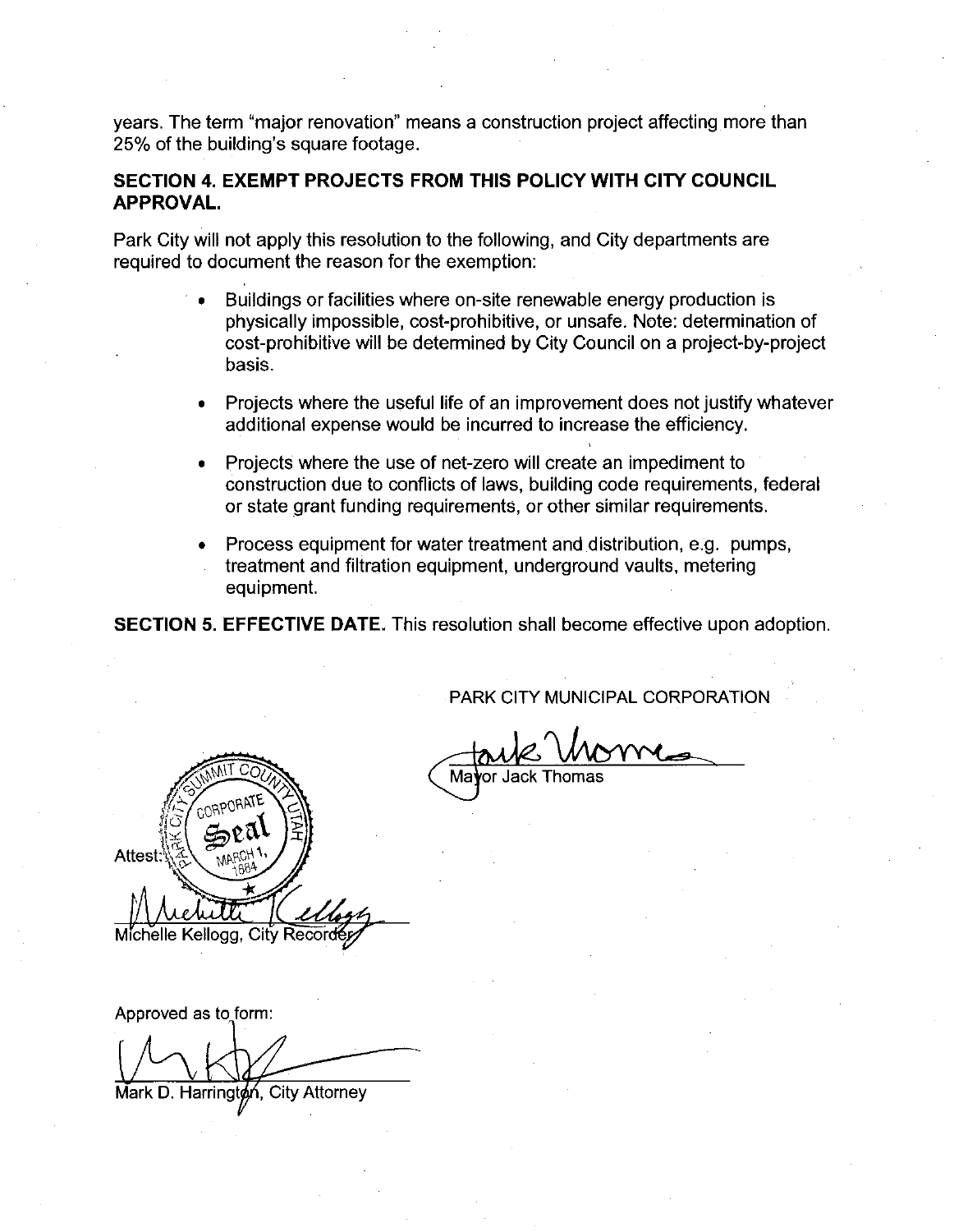### **EXHIBIT C MILESTONE SCHEDULE**

*The dates provided herein are explicitly targets and not contractual obligations.*

December 2021

- Architecture: Yield Study
- Architecture: Preliminary Concept Sketch
- Architecture: Site Analysis
- Contract: Sign MOU
- Community Engagement: Neighborhood Meetings & Public Input
- Community Engagement: Media Strategy

January 2022

- Architecture: Conceptual Design
- Planning: Initial Council Work Session

February 2022

- Architecture: Schematic Design
- Planning: Preliminary MPD & CUP Submission to Park City
- Contract: Option to Ground Lease Executed
- Contract: Begin Ground Lease Drafting

March 2022

• Planning: Planning Staff Review

April 2022

• Planning: Planning Staff Review

May 2022

• Planning: Planning Commission Work Session

June 2022

- Planning: First Planning Commission Hearing
- Architecture: Design Documents
- Contract: Ground Lease Executed

July 2022

• Planning: Second Planning Commission Hearing

August 2022

- Planning: Planning Commission Approval
- Financing: Private Activity Bond and UHC Application Deadline